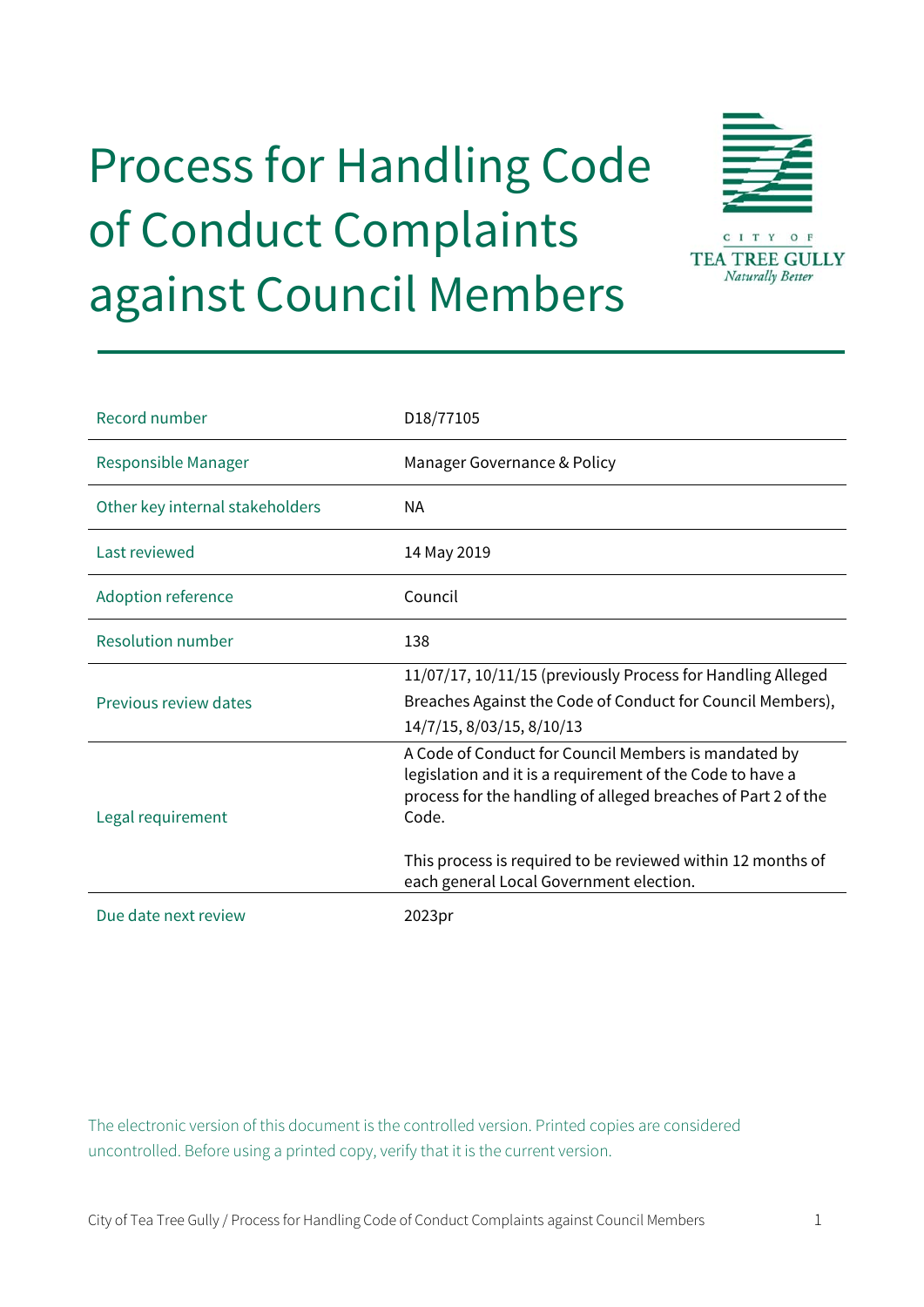# PURPOSE

The purpose of this document is to establish a process for handling complaints received against Council Members for alleged breaches of the Code of Conduct for Council Members, in order to provide a consistent, fair and equitable approach to the handling of these complaints. The Council has determined that the Code also applies to appointed independent members of City of Tea Tree Gully section 41 Committees (established under the Local Government Act 1999).

# **PROCESS**

# Introduction

The Code is made by regulation and applies to all Council members across Local Government in South Australia. Depending on the nature of an alleged breach of the Code, the matter may be the subject of an investigation by the Council, Ombudsman or Independent Commissioner Against Corruption (ICAC). This procedure also covers referral of complaints to other relevant authorities where appropriate and/or necessary.

### Responsibilities

The Mayor will be responsible for implementing this procedure in relation to complaints received by the Council under the Code. The CEO will provide to the Mayor, or will arrange for the Mayor to be provided with, professional advice, expertise and administrative support as necessary for the implementation and administration of this procedure. Neither the Mayor nor the CEO will investigate any complaints.

If the complaint is about the Mayor, made by or on behalf of the Mayor or if the Mayor is referred to in the complaint as a witness or person able to provide information about the complaint, the Deputy Mayor will undertake the role of the Mayor in this procedure in respect of that complaint. In the event that the complaint is about, or made by or on behalf of both the Mayor and Deputy Mayor or the Mayor and Deputy Mayor are referred to in the complaint as witnesses or persons able to provide information about the complaint, then another Council Member, appointed by the CEO in the CEO's sole discretion, will undertake the role of Mayor in this procedure in respect of that complaint.

Appropriate legal and other support is available to assist the Mayor (and/or CEO) through all stages of handling a complaint.

The Council will not investigate any alleged breach of the Code in the absence of a written complaint lodged in accordance with this procedure unless required to do so by law. The Council will not knowingly assist any person to obtain evidence about a suspected breach of the Code unless required to do so by law.

A breach of this procedure or any part of this procedure will constitute a breach of the Code or the Code of Conduct for Council employees.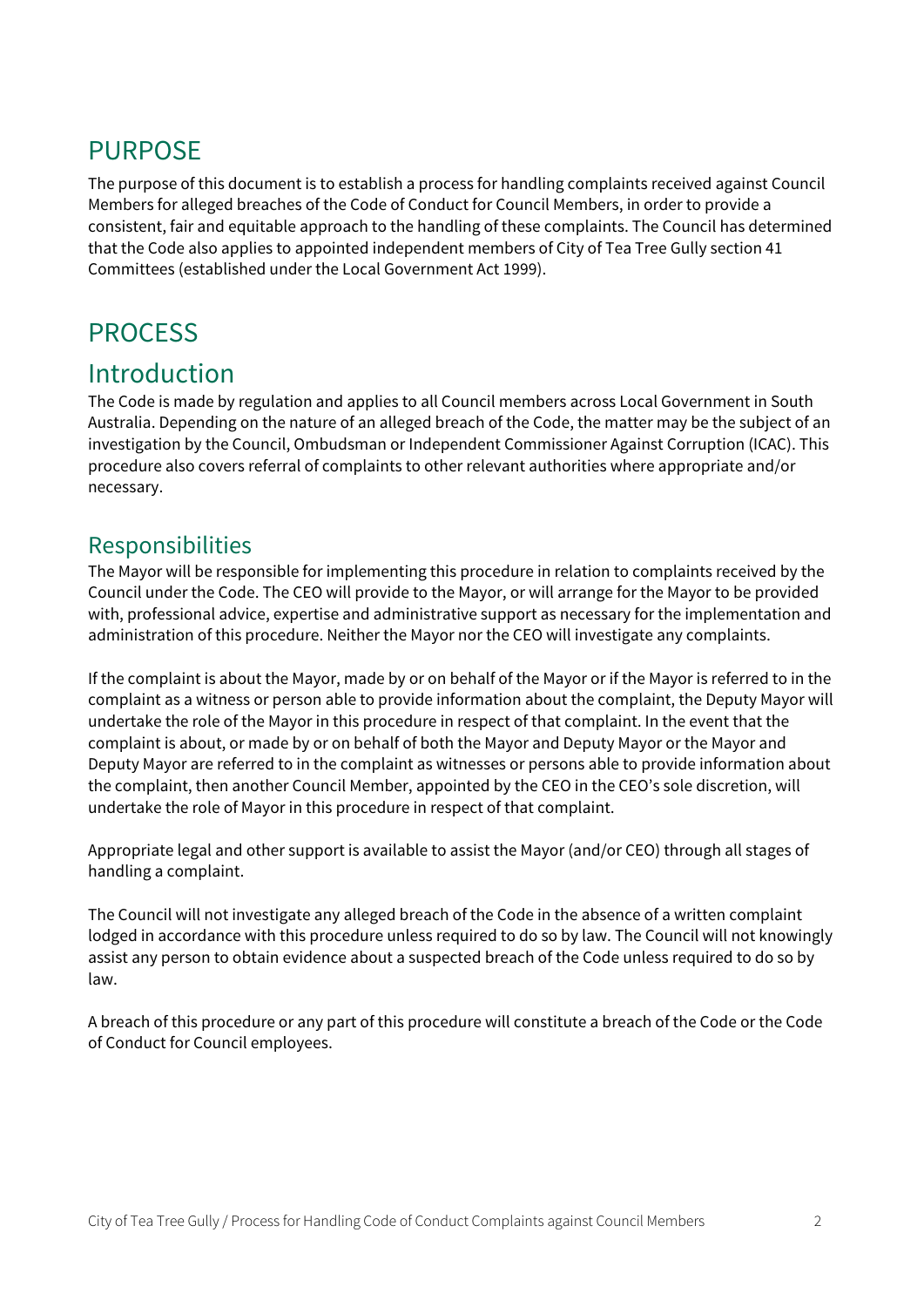# Confidentiality

All complaints must as far as possible be dealt with confidentially until such a time as they are required to be reported to Council in a public meeting in accordance with this procedure or are otherwise lawfully made public or disclosed.

Information about a complaint will only be disclosed to those persons directly involved in the complaint or the handling of the complaint. A person to whom information about a complaint, or information in relation to or connected with a complaint, or a matter that forms or is the subject of a complaint under the Code has been disclosed (including the complainant and the Responding Elected Member) must not directly, or indirectly disclose to any person (including to a Council member) that information except:

- For the purpose of making the complaint to the Council, the Mayor or CEO
- For the purpose of referring the matter to a relevant authority or External Investigator
- Where required by law
- For the purpose of obtaining legal advice or legal representation, or medical or psychological assistance from a medical practitioner, psychologist or counsellor (including any support available under the Employee Assistance Program in accordance with the Elected Member Support Policy)
- Where the disclosure is made to an External Investigator, investigating the complaint, or mediator/conciliator engaged in accordance with this procedure or is otherwise made for the purpose of investigating or assessing the complaint in accordance with this procedure
- Where the disclosure is made to a close family member of the person (as defined in section 54(4) of the Independent Commissioner Against Corruption Act 2012)
- Where the information has been made public in accordance with this procedure or this procedure otherwise authorises or requires the disclosure of the information.

Where the complaint is made by a member of the public, their identification will be kept confidential as far as practicable unless the complainant consents to their identity being disclosed. Where keeping the identity of the complainant confidential will, based on legal advice or the opinion of the External Investigator, compromise the integrity of the investigation, the complaint will not be investigated and the complainant will be advised that the complaint cannot be investigated in the absence of their identity being disclosed.

### Council Member Support

The Responding Elected Member may be provided with access to legal support at the Council's expense in accordance with the Elected Member Support Policy.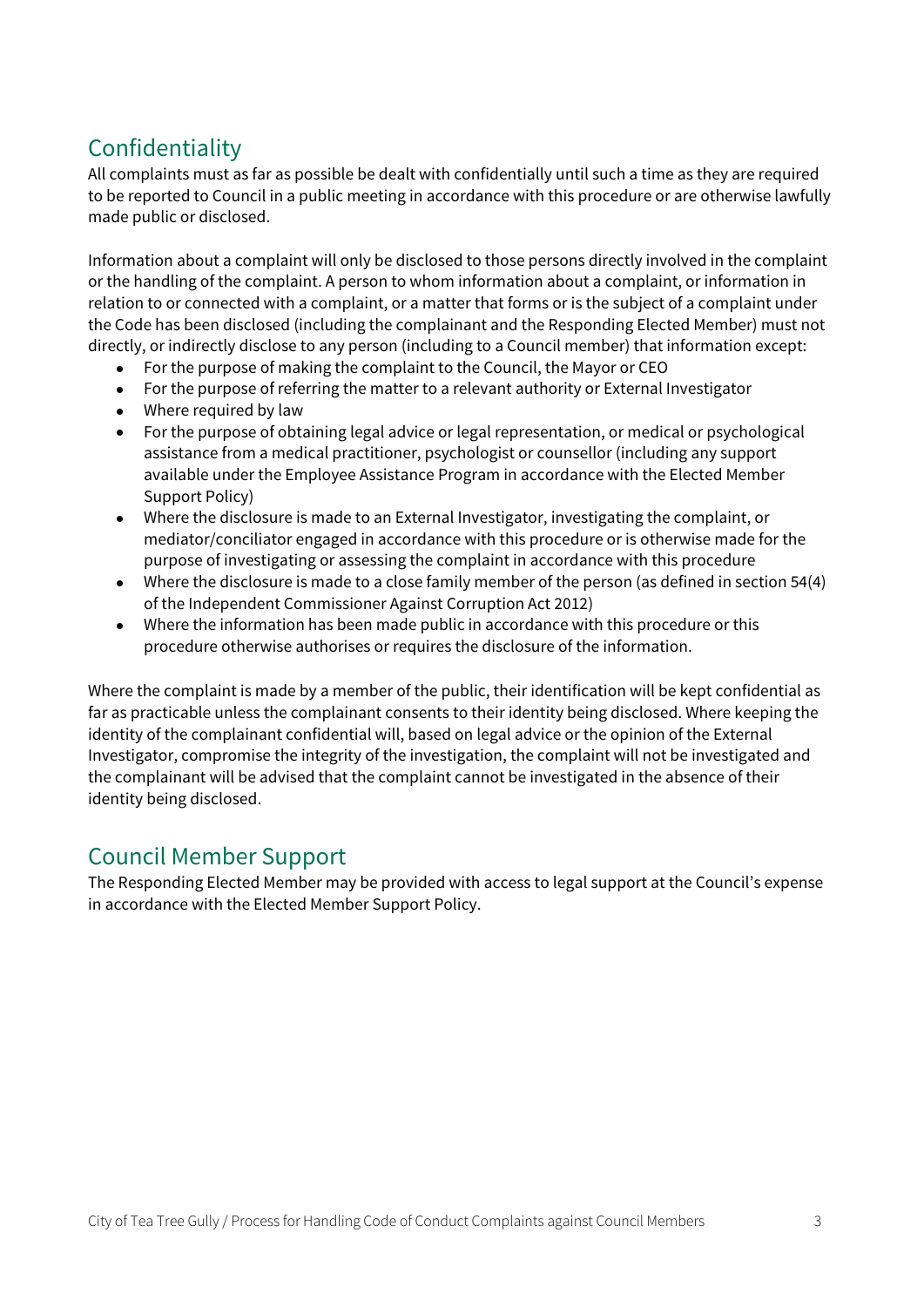# Managing a Council Member Code of Conduct Complaint Receiving a complaint

A complaint about an alleged breach of the Code needs to:

- Be in writing (marked as confidential, and addressed to the Mayor or CEO)
- Be specific (including identifying the provisions of the Code which the complainant alleges have been breached)
- Provide as much supporting evidence as possible to assist an investigation (including the grounds and circumstances of the complaint)
- Provide the name of the Council Member who has allegedly breached the Code, the name and contact details of the complainant, the name and contact details of the person submitting the complaint (if different to the complainant) and the name and contact details of any witnesses or other persons able to provide information about the complaint.
- Be lodged within three (3) months of the alleged conduct occurring (where the behaviour falls under Part 2 of the Code) on the basis that it is important to address alleged breaches of conduct in a timely manner (with discretion provided to the Mayor to allow a longer time limit to apply in particular cases. This will be assessed on a case-by-case basis).

Anonymous complaints will not be investigated by the Council unless required by law.

Complainants can, at any time, take the alternative option of lodging their complaint with the Ombudsman or Office for Public Integrity (OPI), which will direct the complaint in accordance with relevant legislation. This may result in the matter being referred back to Council to consider and then the complaints will follow this procedure, unless directed otherwise by the relevant authority.

If more information is required to progress the handling of a complaint at any stage , the complainant may be contacted by the Mayor, CEO, External Investigator or other person acting on behalf of the Council.

All parties to a complaint are required to cooperate with and assist the Council with the management and investigation of a complaint. The Mayor may determine not to progress the handling of a complaint including not referring a complaint for investigation or discontinuing an investigation of a complaint if the complainant unreasonably fails to cooperate or assist the Council in the management of the complaint.

Refer to the Caretaker Policy regarding how a complaint may be treated during an Election Period (as defined under that Policy), which may differ from the process defined in this procedure.

### Initial Assessment

An initial assessment of a complaint will be undertaken by the Mayor to determine which part of the Code, if any, is alleged to have been breached and accordingly how a complaint is to be dealt with in accordance with this procedure. An initial assessment is not an investigation or adjudication of a complaint and no findings as to the merits of the complaint will be made at that stage.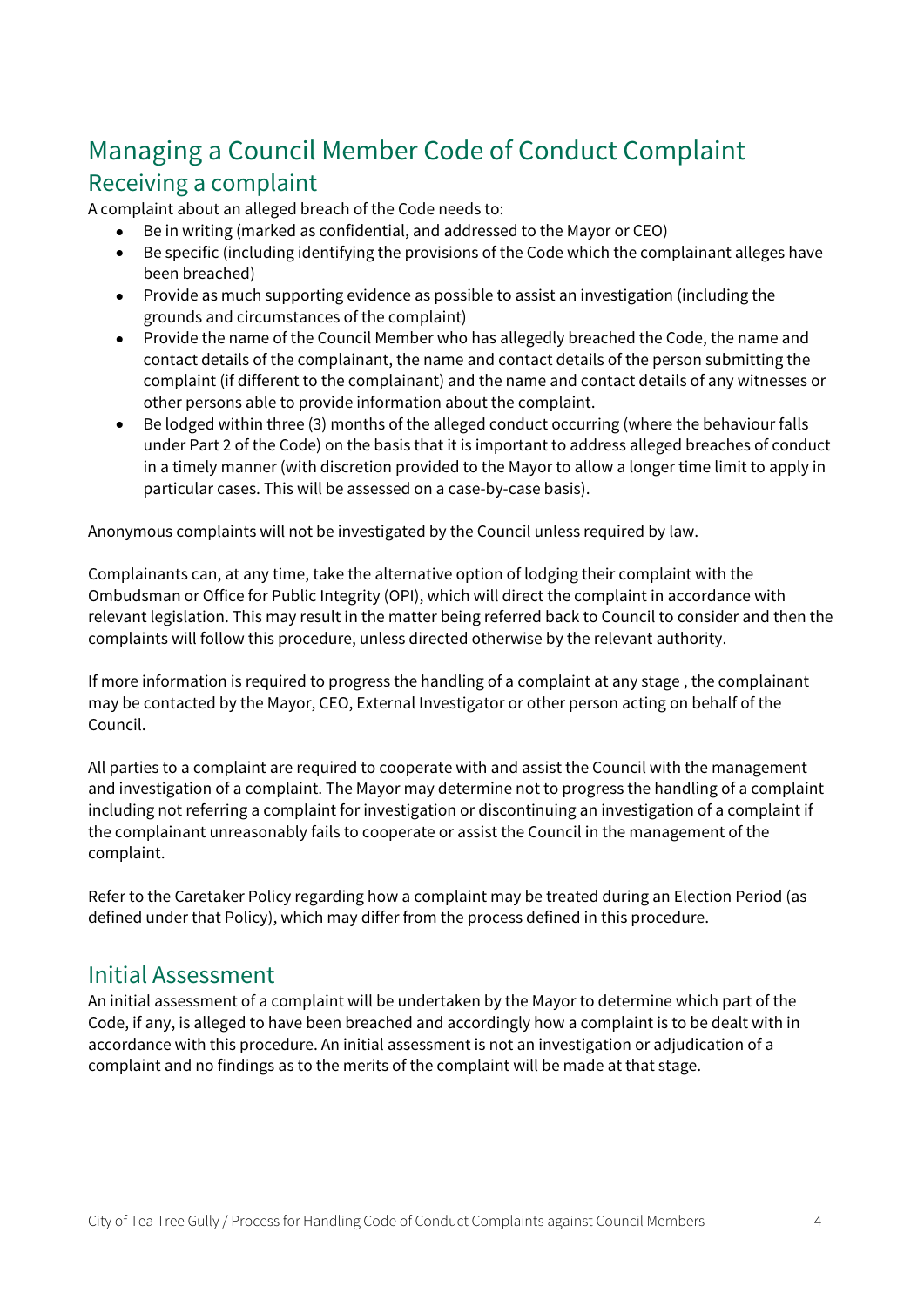Upon receipt of a complaint under the Code, the Mayor will be provided with the complaint. The Mayor will undertake an initial assessment of the complaint and determine whether the complaint relates to one or more of the types of behaviour set out below. Following the initial assessment the Mayor will cause the complaint to be progressed in accordance with the action set out below for each type of behaviour as relevant to the allegations contained:

- **Criminal or Corrupt behaviour** including but not limited to those matters within the Appendix to the Code for which a criminal penalty attaches. The complainant will be advised that the Council will not take any action in relation to the complaint as the complaint cannot be investigated by the Council and that the complainant may make their complaint to the relevant authority.
- Behaviour which falls under **Part 3 of the Code Misconduct** if the complaint is made by a member of the public, the complaint must be referred by the Mayor or CEO to the relevant authority as soon as possible (eg. Ombudsman, OPI, Electoral Commissioner). Where the complaint is referred by the CEO or Mayor to the OPI, guidance and/or approval will be sought from the OPI or ICAC as to whether the complainant may be advised that the complaint has been referred to the OPI. The Council will not investigate any such complaints. If the complaint is made by a Council Member or Council employee, the complainant will be advised that they need to refer their complaint or make a report themselves to the relevant authority and that Council will take no further action.
- Behaviour which falls under **Part 2 of the Code Behavioural Code** the complaint will be dealt with by Council and the process set out in this procedure will be followed.

Where a complaint relates to an alleged breach of Part 2 of the Code and other alleged behaviour which cannot be investigated by the Council, and the allegations relating to Part 2 of the Code can be dealt with separately to the other allegations, the allegations relating to Part 2 of the Code will be dealt with by the Council in accordance with this procedure and other allegations will be dealt with by the Council as set out above unless a relevant authority directs or advised the Council otherwise.

The CEO or Mayor will as far as reasonably practicable, provide written acknowledgement to the complainant of receipt of the complaint within 5 business days from the receipt of the complaint.

The Mayor will as far as reasonably practicable undertake an initial assessment of a complaint and advise the complainant of the outcome of the initial assessment within 10 business days of receipt of the complaint.

### Part 2 of the Code – Behavioural Code

Council generally maintains jurisdiction where the complaint deals with conduct that falls into Part 2 of the Code. Part 2 deals with conduct that reflects reasonable community expectations of how Council Members should conduct themselves. Robust debate within Council which is conducted in a respectful manner is not a breach of this Part.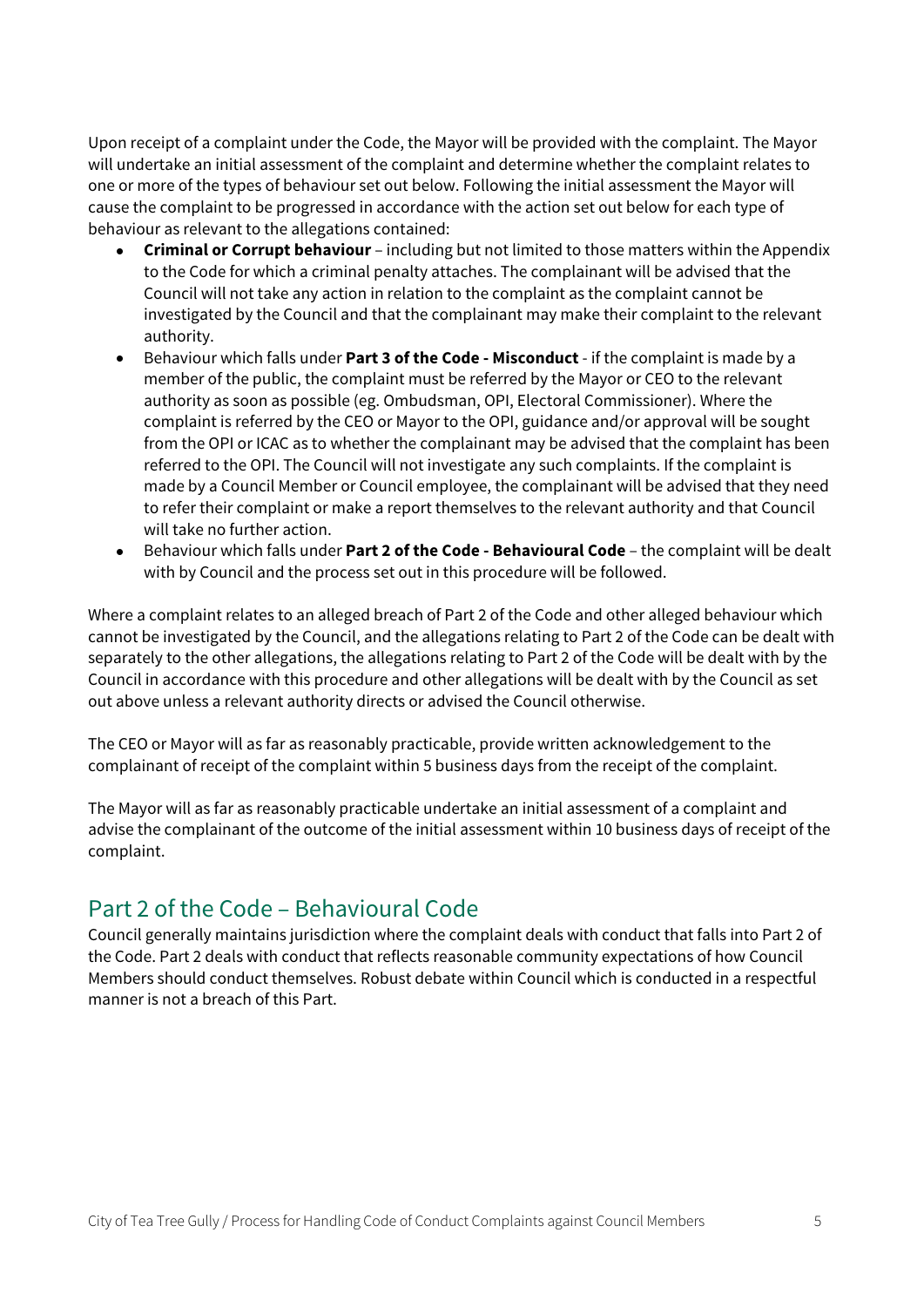### Resolving the matter between the parties (including Mediation or Conciliation)

All parties to a complaint will be offered the opportunity to resolve the matter between themselves (internally) with or without the assistance of a facilitator agreed to by the parties or by mediation or conciliation (with or without the assistance of a mediator or conciliator agreed to by the parties) at the point that they are made aware of the complaint and advised of the process. If the matter is resolved to the satisfaction of all the parties, the matter will be closed and no further action will be taken. All the parties will be advised by the Mayor in writing confirming that the matter has been resolved.

Where the matter cannot be resolved internally, through mediation/conciliation or the parties are not all agreeable to the matter being so resolved the matter will be referred to an External Investigator (where appropriate in the process, if relevant).

### Preliminary assessment

Where an initial assessment of a complaint is that the complaint relates to a breach of Part 2 of the Code, the Mayor will as far as reasonably practicable within 10 business days of the initial assessment (either with or without advice of an External Investigator) undertake a preliminary assessment of the complaint and determine whether it be investigated or not investigated accordance with the requirements of the Code and other relevant legislation (which may be as a result of the complaint being considered within this process to be Trivial, Vexatious or Frivolous) :

The Mayor or CEO will advise the complainant and Responding Elected Member accordingly and provide the Responding Elected Member with a copy of the complaint relating to the alleged breach of Part 2 of the Code within 5 business days of the completion of the preliminary assessment and determination by the Mayor.

Where a complaint alleges a breach of Part 3 of the Code and other alleged behaviour which cannot be investigated by the Council, the Responding Elected Member will only be provided with that part of the complaint relating to the alleged breach of Part 2 of the Code, unless otherwise determined by a relevant authority.

### External Investigation

Where a complaint is to be investigated and cannot be resolved internally or through mediation or conciliation, the Mayor must refer the complaint to an External Investigator who may be the same External Investigator that provided advice about the preliminary assessment of the complaint. The External Investigator will conduct a full investigation (including interviewing relevant persons where appropriate).

The principles of natural justice and procedural fairness must be observed throughout the investigation of the complaint. The External Investigator will prepare and provide to the complainant and Responding Elected Member a draft report containing their findings, and recommendations for action under the Code, and all relevant evidence relied on by the External Investigator in making their findings (with a copy to be provided to the Mayor and CEO for information and record management purposes). The complainant and Responding Elected Member will be provided with a minimum of 7 business days to provide the External Investigator with their views and submissions on the draft report.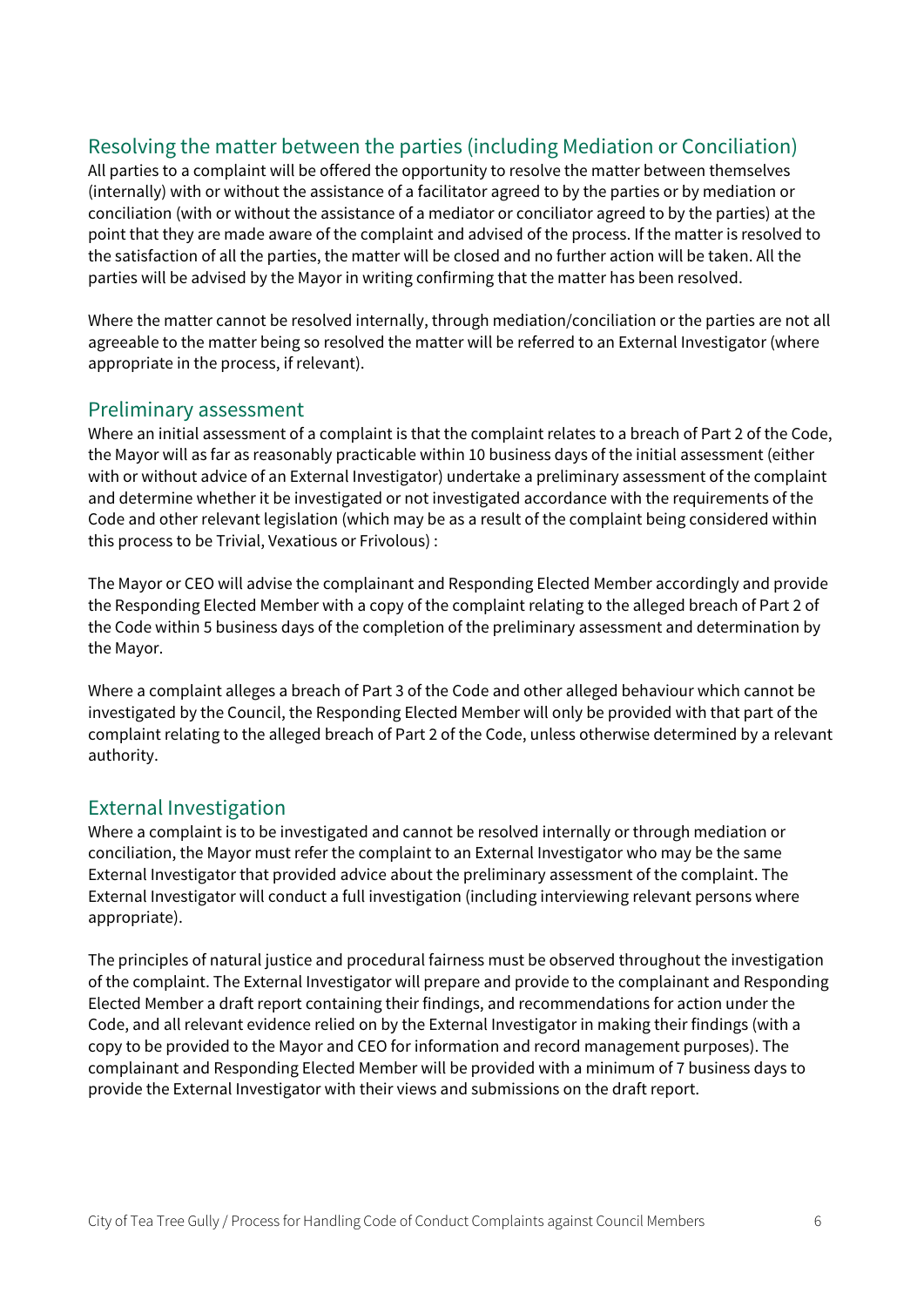The External Investigator will prepare and provide to the Mayor and CEO a final report having regard to the views and submissions, if any, made by the complainant and Responding Elected Member to the draft report.

Where the External Investigator makes a recommendation for action under clause 2.25 of the Code (and the External Investigator is not a legal practitioner), the report and evidence may be provided to a legal practitioner as determined by the CEO (not being the appointed External Investigator) to consider the allegations, complaint, evidence, report of the External Investigator and the Code and advise or comment on the suitability of any recommendations for action.

The complainant and Responding Elected Member will be provided with the final report of the External Investigator which report and its contents must continue to be kept confidential as required by this procedure (until such a time that the report may be presented to a public meeting of Council as required under this procedure).

### Part 3 of the Code – Misconduct

A failure of a Council Member to co-operate with the Council's process for handling alleged breaches of Part 2 of the Code, including failure to comply with a determination adopted by Council, may be referred for investigation under Part 3 of the Code.

Repeated or sustained breaches of Part 2 of the Code by the same Council Member may be referred, by resolution of the Council, to the relevant authority as a breach of Part 3.

A Council Member who is of the opinion that a breach of Part 3 of the Code (Misconduct) has occurred, or is currently occurring, must report the breach to the relevant authority. A failure to report an alleged or suspected breach of Part 3 of the Code is in itself a breach under Part 2 (Behavioural Code).

All investigations of Part 3 of the Code will be undertaken by the relevant authority, unless the relevant authority directs that the Council undertake the investigation, in which case this process will be followed where possible.

# Reporting to Council

### Part 2 of the Code – Behavioural Code

In accordance with the Code, breaches of the Behavioural Code must be the subject of a report to a public meeting of the Council (clause 2.24 of the Code). Accordingly a final report of an External Investigator finding there has been a breach of Part 2 of the Code will be presented to a public meeting of the Council.

Where a final report of an External Investigator finds no breach of the Code or the complaint has been resolved internally between the parties prior to being referred to an External Investigator, the outcome or final report will not be presented to a public meeting of the Council and the obligations of confidentiality set out in this procedure regarding, amongst other things the complaint and the draft and final report continue to apply to all persons, unless otherwise determined by Council.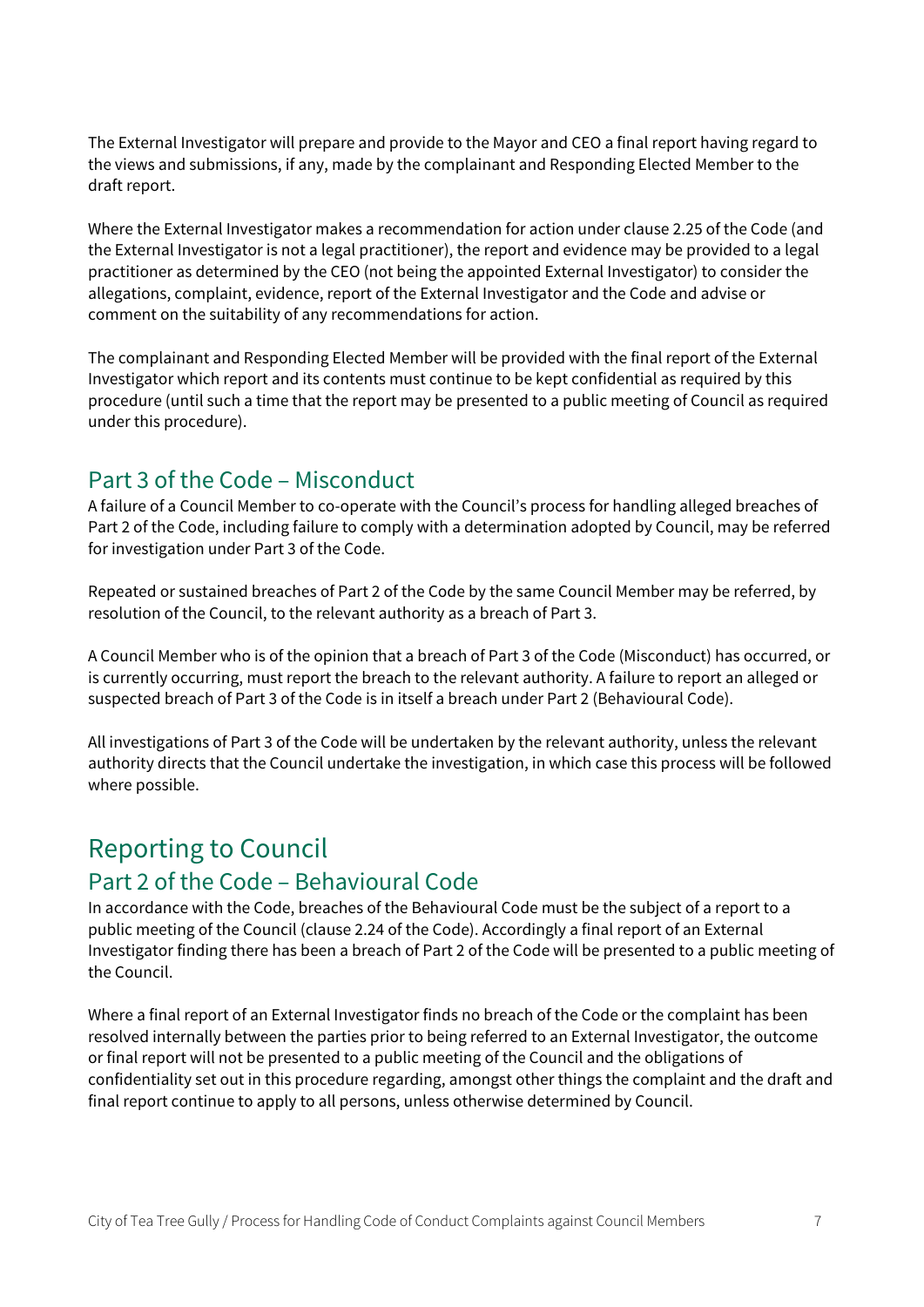Any report that is the subject of a report to a public meeting of the Council in accordance with this procedure should include:

- Allegations made in the complaint
- Summary of evidence to which the investigation had regard
- Findings
- Conclusions
- Investigation report, including recommendations arising from the investigation report, and associated lawyer's advice (if relevant).
- Mediation/conciliation outcomes (if relevant)

Where a report to Council includes findings of an External Investigator of a breach of the Behavioural Code, Council will make a preliminary finding at the meeting the final report is presented to, and will then request the Responding Elected Member to comment on the preliminary findings within 5 business days (or such other longer period as determined by Council).

At the following Council meeting, the Council will consider any comments from the Responding Elected Member and then make a final determination on the matter.

The Council may, by resolution, take any of the following actions:

- Take no action
- Pass a censure motion in respect of the Council Member
- Request a public apology, whether written or verbal
- Request the Council Member to attend training on the specific topic found to have been breached
- Resolve to remove or suspend the Council Member from a position or positions within the Council (not including the Member's elected position on Council), including from a position as Council representative on an outside boy where Council has resolved their appointment
- Request the member to repay monies to the Council
- Any combination of the above

The complainant will be advised of the outcome of any report to Council.

### Part 3 of the Code – Misconduct

A report from the Ombudsman that finds a Council Member has breached Part 3 of the Code must be the subject of a report to a public meeting of the Council.

A report from the Ombudsman that finds a Council Member has not breached Part 3 of the Code will not be the subject of a report to a public meeting of the Council unless directed by the Ombudsman.

The Council must pass a resolution within two ordinary meetings of the Council, to give effect to any recommendations received from the Ombudsman, relating to an Ombudsman's investigation for an alleged breach of the Code.

In the case of a matter reported to the OPI or matters investigated by the ICAC or SA Police, the reporting of this matter will remain confidential unless guided by the relevant authority.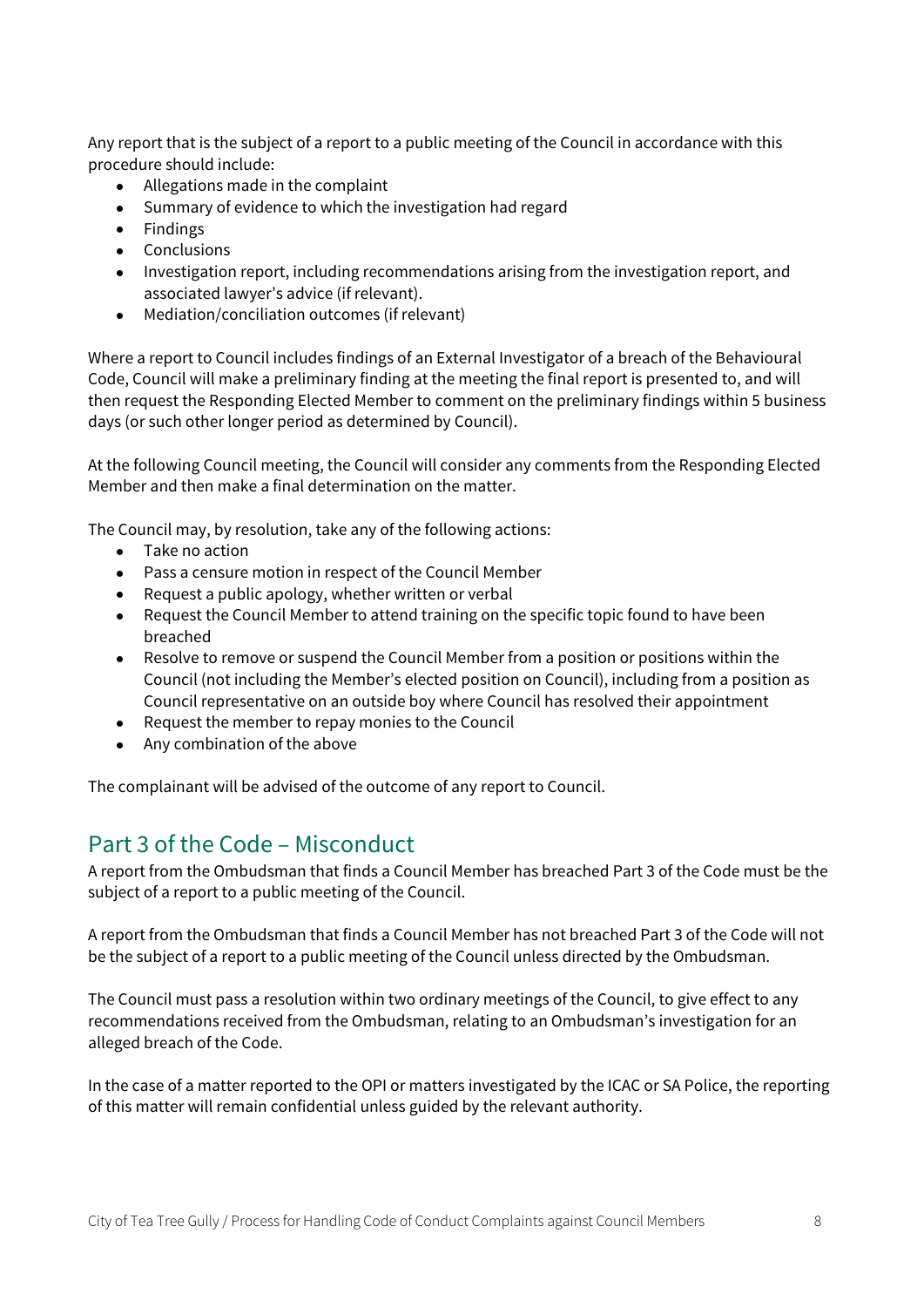# Summary Code of Conduct Register

In the interests of transparency and accountability and to deter vexatious, frivolous and trivial complaints, a register of Code of Conduct complaints made during the current Council term under Part 2- Behavioural Code (from the date of this process variation adoption) will be made available on Council's website detailing the following information (unless disclosure is prevented in accordance with law):

- Date complaint was lodged
- Nature of complaint
- Complainant's name (if complaint was made by a Council Member) or noted as member of the public or Council employee
- Responding Elected Member (only where a breach has been found by resolution of the Council)
- Determination on outcome of complaint
- Cost of complaint investigation (and associated training if relevant), excluding internal resources

No further information will be provided outside of this register to members of the public or other Council Members not a party to the complaint (unless provided under section 61 of the Local Government Act 1999 or Freedom of Information Act 1991).

# LEGISLATIVE FRAMEWORK

## Sub-heading

#### Local Government Act 1999

Section 62 of the Local Government Act 1999 sets out the general duties of a Council member and section 63 of the Act requires Council members to comply with the Code as prescribed by regulation.

#### Local Government (General) Regulations 2013

Regulation 7 of the Local Government (General) Regulations 2013 provides that the Code of Conduct for Council Members published by the Minister in the Gazette on 29 August 2013 is adopted as a code of conduct to be observed by the members of all councils.

#### Government Gazette – Code of Conduct for Council Members

The Minister published the Government Gazette on 22 August 2013 (page 3536) and republished on 29 August 2013 (page 3598) a code of conduct that must be observed by Council members. Part 2 of the Code also requires councils to adopt a process for handling alleged breaches of Part 2 of the Code comprises the Behavioural Code.

This procedure will in accordance with the Code be reviewed within 12 months of a periodic local government election.

#### Independent Commissioner Against Corruption Act 2012

This Act defines misconduct in public administration as a breach of a code of conduct by a public officer while acting in his or her capacity as a public office that constitutes grounds for disciplinary action against the officer or other misconduct of the public officer while acting in his or her capacity as a public officer. The Code states that a failure by a Council member to comply with Part 3 of the Code constitutes misconduct.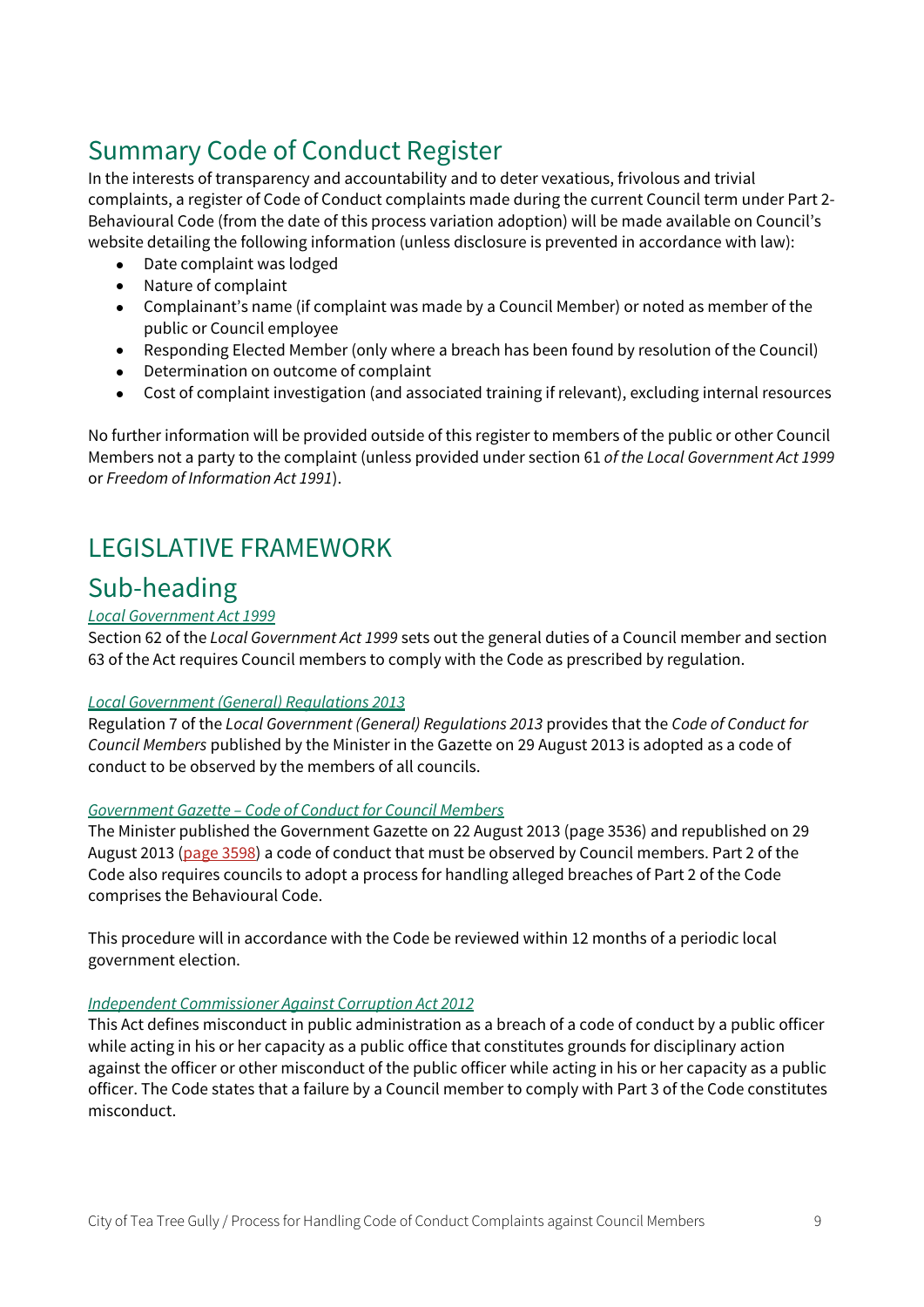# Other references

Council's documents including:

- **•** Caretaker Policy
- **•** Fees and Charges Register
- **•** Fraud and Corruption Prevention Policy
- **Elected Member Support Policy**

This document is based on a model procedure developed by the Local Government Association.

# STRATEGIC PLAN/POLICY Organisation Plan

Our Strategic Plan is supported by an Organisation Plan which focuses on five key themes of organisational excellence. One of these themes is Governance, which deals with how Council defines roles, powers and responsibilities within the organisation with the aim of modelling best practice in local government.

### **DEFINITIONS**

For the purposes of this policy the following definitions apply:

#### CEO

Refers to the Chief Executive Officer (including their delegate) of the City of Tea Tree Gully.

#### Code

Code of Conduct for Council Members.

#### Council Member(s)

The members of Council, including the Mayor and ward councillors

#### External Investigator

An external individual, business or body/panel appointed to carry out an investigation. This can include the Local Government Governance Panel, a regional governance panel, lawyer or other suitably qualified person or organisation.

Frivolous Of little or no weight, worth or importance

Responding Elected Member The Council Member who is the subject of the complaint.

#### **Trivial**

Of little importance; trifling; insignificant